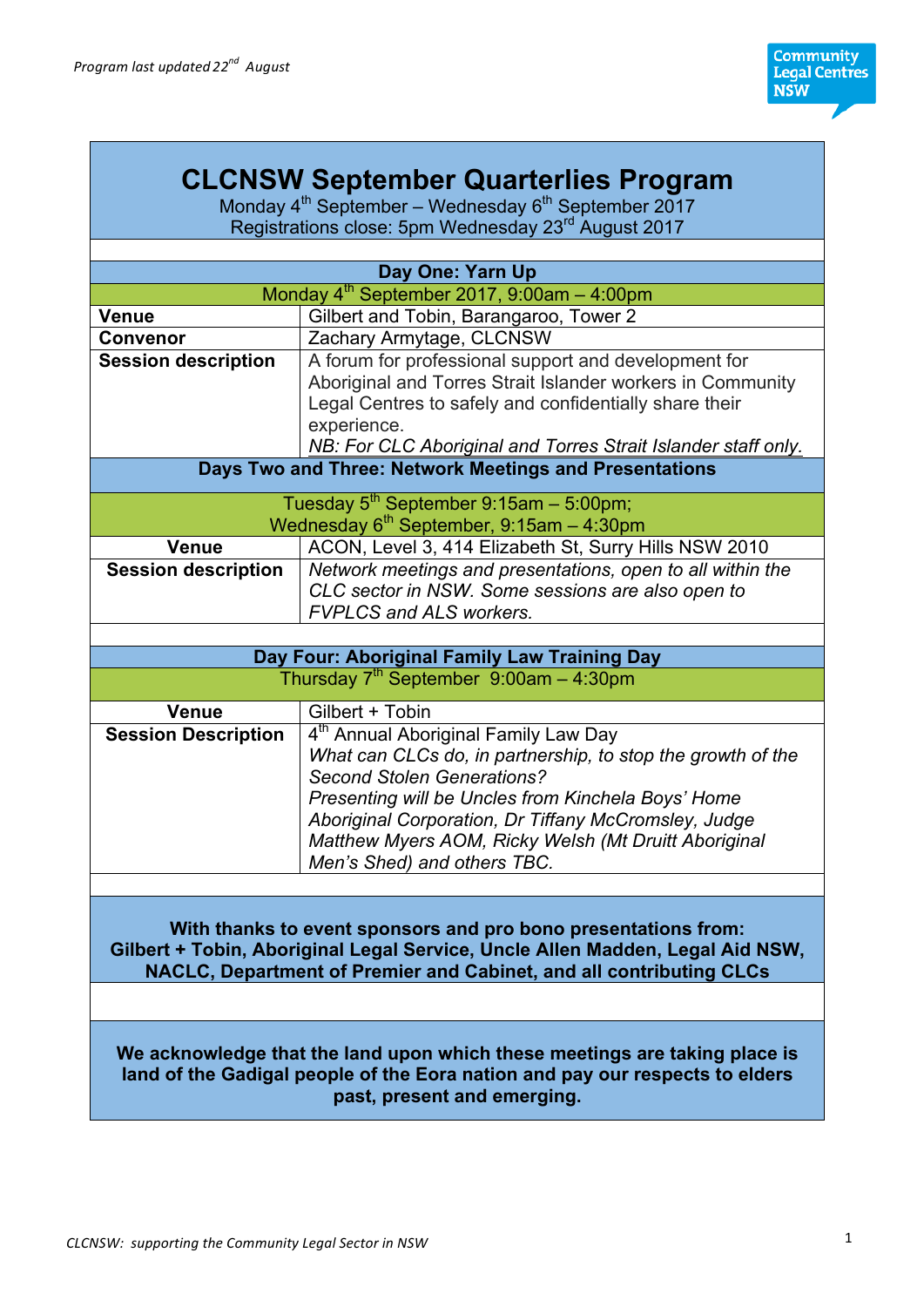

## **Sessions highlighted in green are open to to attendance by workers from FVPLS providers and ALS providers.**

## **Sessions highlighted in blue possibly offer MCLE points.**

| May Quarterlies Day Two - Tuesday 5 <sup>th</sup> September 2017<br>Venue: ACON Level 3, 414 Elizabeth St, Surry Hills NSW 2010                                           |                                                                                                                                                                                                                                                                                                                                                                                                                                                                                            |                                 |             |
|---------------------------------------------------------------------------------------------------------------------------------------------------------------------------|--------------------------------------------------------------------------------------------------------------------------------------------------------------------------------------------------------------------------------------------------------------------------------------------------------------------------------------------------------------------------------------------------------------------------------------------------------------------------------------------|---------------------------------|-------------|
| AM Day 2 Sessions 1: 9:15am - 10:30am                                                                                                                                     |                                                                                                                                                                                                                                                                                                                                                                                                                                                                                            | <b>Possible</b><br><b>MCLE*</b> | <b>Room</b> |
| 1.1 Network<br>Meeting:<br><b>Aboriginal Legal</b><br><b>Access Program</b><br>and Aboriginal &<br><b>Torres Strait</b><br><b>Islander Rights</b><br><b>Working Group</b> | Convenors: Zac Armytage, CLCNSW, Jo Groves,<br>Northern Rivers CLC.<br>Description: This network supports CLCs<br>operating Aboriginal legal access type programs<br>by sharing experience and knowledge.                                                                                                                                                                                                                                                                                  |                                 | 3.01        |
| 1.2 Network<br>Meeting:<br><b>Employment &amp;</b><br><b>Discrimination</b><br><b>Law Network</b>                                                                         | Convenors: Annette van Gent, MLC, Alexandria<br>Robinson, SWSLC<br>Description: This network brings employment &<br>discrimination lawyers together to discuss current<br>issues in relation to employment and<br>discrimination law.                                                                                                                                                                                                                                                      | <b>Substantive</b><br>Law       | 3.02-3.03   |
| 1.3 Network<br>meeting:<br><b>Domestic Violence</b><br>& Victims<br><b>Compensation</b><br><b>Network</b>                                                                 | Convenors: Louisa McKimm, IARC & Liz Snell,<br><b>WLSNSW</b><br>Description: This network meeting addresses<br>issues affecting DV/VC policies and legislation and<br>makes recommendations to govt and non govt<br>agencies.                                                                                                                                                                                                                                                              | Substantive<br>Law              | 3.07-3.09   |
| 1.4 Network<br>meeting:<br><b>Coordinators &amp;</b><br><b>Directors Network</b>                                                                                          | Convenor: Russell Westacott, Seniors Rights<br>Service<br>Description: Coordinators & Directors share key<br>information and respond to Legal Aid issues. This<br>session includes an update by Legal Aid.                                                                                                                                                                                                                                                                                 |                                 | 3.10-3.12   |
| Welcome to Country 10:30am - 10:40am<br>Morning Tea (& Farewell - Elizabeth Morley (Redfern Legal Centre)) 10:40am - 11:00am                                              |                                                                                                                                                                                                                                                                                                                                                                                                                                                                                            |                                 |             |
| AM Day 2 Sessions 2: 11:00am - 12:30pm                                                                                                                                    |                                                                                                                                                                                                                                                                                                                                                                                                                                                                                            | <b>Possible</b><br><b>MCLE*</b> | <b>Room</b> |
| 2.1 Professional<br>Development:<br><b>Financial</b><br><b>Management</b><br><b>Training</b>                                                                              | Facilitator: Julie Robson, Financial Services,<br><b>CLCNSW</b><br>Presenter: Anna Collet, Purpose Accounting<br>Description: Understanding your financial<br>statements: how do you know your organisation is<br>financially sound? A training session for non-<br>finance staff, specially Coordinators, Chairs, other<br><b>Board members</b><br>PLEASE NOTE: All attendees for this training<br>are requested to bring their organisation's<br>recent financial report to the session. | <b>Practice</b><br>Management   | 3.01        |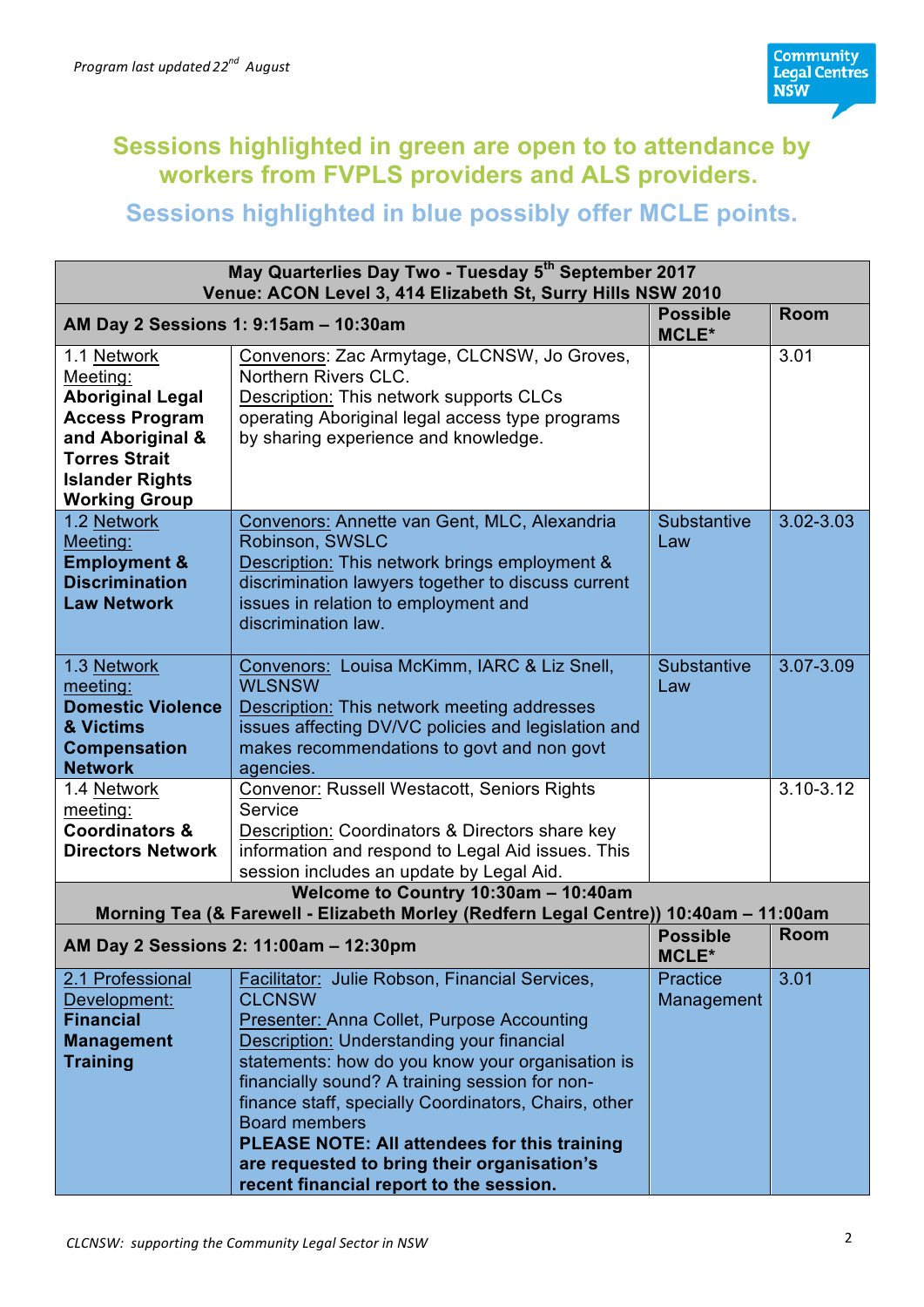| 2.2 Professional                            | Facilitator: Zac Armytage                                     | Professional       | 3.02-3.03     |
|---------------------------------------------|---------------------------------------------------------------|--------------------|---------------|
| development:                                | Presenter: Russell Cavanagh Aboriginal Legal                  | Skills /           |               |
| <b>Cultural Safety</b>                      | Access Officer, Legal Aid Port Macquarie                      | <b>Ethics</b>      |               |
| <b>Training</b>                             | Description: How do non Aboriginal workers work               |                    |               |
|                                             | with and engage communities that are divided by               |                    |               |
|                                             | internal tensions?                                            |                    |               |
| 2.3 Service                                 | Facilitator: Mark Riboldi, Advocacy and                       |                    | 3.07-3.09     |
| Sustainability                              | <b>Communications Coordinator, CLCNSW</b>                     |                    |               |
| <b>Communications</b>                       | Description: Talking About Legal Centres - Launch             |                    |               |
| & Advocacy:                                 | and presentation of the new report about how                  |                    |               |
| <b>Talking About</b>                        | CLCs are talked about, how we talk about                      |                    |               |
| <b>Legal Centres</b>                        | ourselves, and how we can improve both.                       |                    |               |
| 2.4 Committee                               | Convenors: Ali Mojtahedi, IARC, Annette Van                   | Practice           | $3.10 - 3.12$ |
| Meeting:                                    | Gent, MLC, Hilary Kincaid, ICLC                               | Management         |               |
| <b>Professional</b>                         | Description: The PII committee monitors &                     |                    |               |
| <b>Indemnity</b>                            | supports members' compliance with the Risk                    |                    |               |
| <b>Insurance</b>                            | Management Guide & informs members of                         |                    |               |
| <b>Committee (PII)</b>                      | relevant legal practice issues. Principal Solicitors          |                    |               |
|                                             | (or their delegate) are required to attend.                   |                    |               |
|                                             | Lunch (ACON Dining Room Ground Floor) 12:30pm - 1:15pm        |                    |               |
|                                             |                                                               | <b>Possible</b>    | <b>Room</b>   |
| PM Day 2 Sessions 3: 1:15pm - 2:30pm        |                                                               | <b>MCLE*</b>       |               |
| 3.1 Service                                 | <b>Facilitator: Polly Porteous, Executive Director,</b>       | Practice           | 3.07-3.09     |
|                                             |                                                               |                    |               |
| sustainability                              | <b>CLCNSW</b>                                                 | Management         |               |
| <b>Gathering and</b>                        | Presenters: NACLC speaker TBC; Laurel Draffen,                |                    |               |
| using Client                                | <b>Capacity Building Coordinator, CLCNSW</b>                  |                    |               |
| <b>Feedback</b>                             | Description: Gathering and using client feedback -            |                    |               |
|                                             | compliance, good practice or both? The speaker                |                    |               |
|                                             | from NACLC will will discuss the new NPA                      |                    |               |
|                                             | requirements for conducting client surveys. Laurel            |                    |               |
|                                             | will discuss Accreditation standard D2 - Assessing            |                    |               |
|                                             | client satisfaction and managing complaints                   |                    |               |
| 3.2 Network                                 | Convener: Martin Bangs, Tenants' Union                        |                    | 3.01          |
| Meeting:                                    | Description: CLC administration and finance                   |                    |               |
| <b>Admin/Finance</b>                        | officers share relevant systems information and               |                    |               |
| Group                                       | associated policies.                                          |                    |               |
| 3.3 CLCNSW ICT                              | Facilitator: Angeline Veeneman, ICT Project                   |                    | 3.02-3.03     |
| Project                                     | Manager, CLCNSW; Mark Riboldi, Advocacy and                   |                    |               |
| <b>ICT project user</b>                     | Communications Coordinator, CLCNSW.                           |                    |               |
| groups (Part 1)                             | Description: CLCNSW ICT project: be part of the               |                    |               |
|                                             | design process for the development of new online              |                    |               |
|                                             | systems for CLCs in NSW, including                            |                    |               |
|                                             | volunteer/event/stakeholder management, online                |                    |               |
|                                             | discussion spaces, websites and e-learning                    |                    |               |
|                                             | capabilities.                                                 |                    |               |
| 3.4 Legal services                          | Presenter: Louisa McKimm, Solicitor & Migration               | <b>Substantive</b> | $3.10 - 3.12$ |
| <b>Family Violence</b><br>and Migration Law | Agent, IARC<br>Description: Family Violence and Migration law | law                |               |

**Afternoon tea 2:30pm – 2:45pm**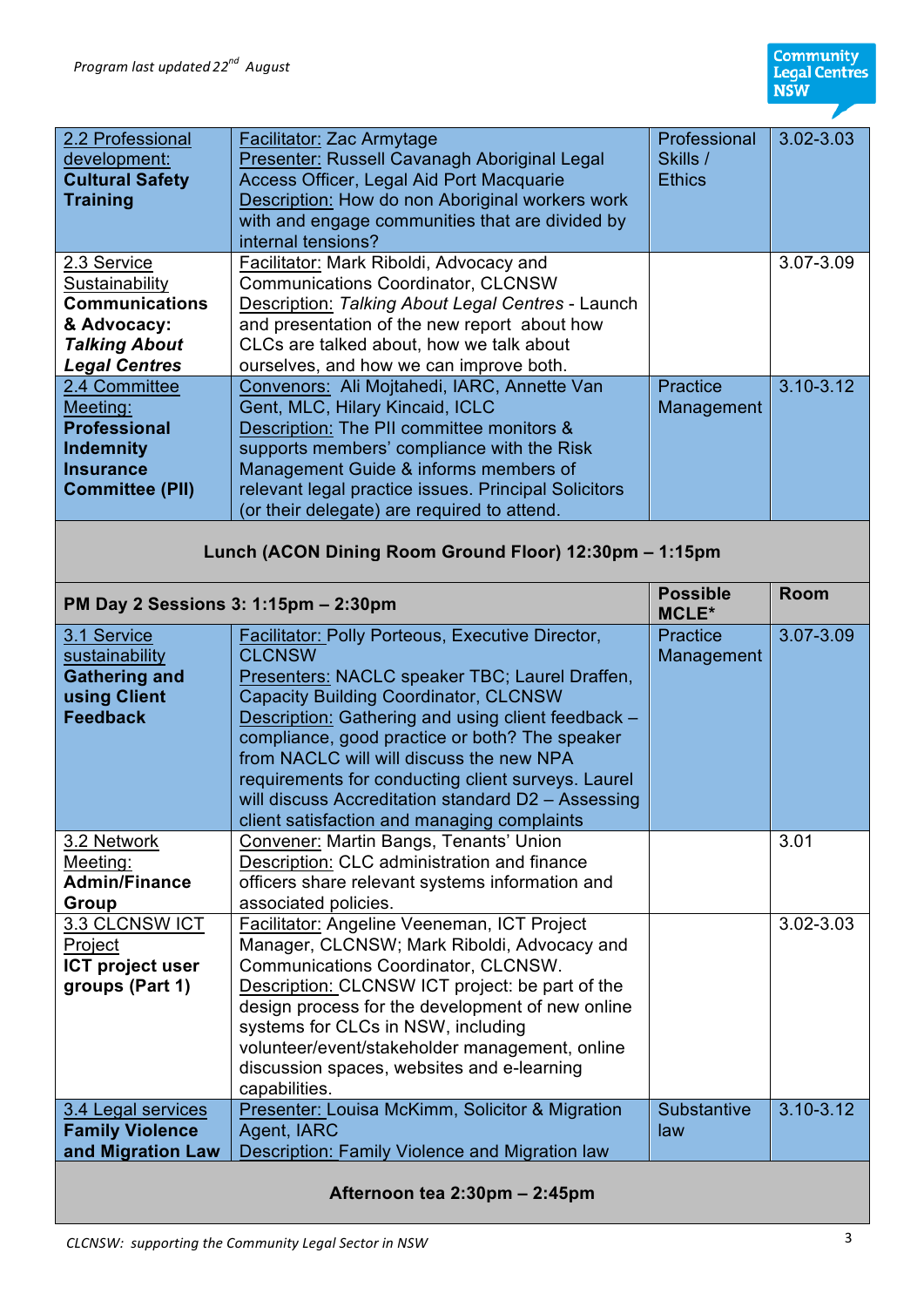| PM Day 2 Sessions 4: 2:45pm - 4:00pm                                                      |                                                                                                                                                                                                                                                                                                                                                                    | <b>Possible</b><br><b>MCLE*</b> | <b>Room</b>   |
|-------------------------------------------------------------------------------------------|--------------------------------------------------------------------------------------------------------------------------------------------------------------------------------------------------------------------------------------------------------------------------------------------------------------------------------------------------------------------|---------------------------------|---------------|
| 4.1 Network<br>meeting:<br><b>Regional Rural</b><br><b>Remote Issues</b><br>network (RRR) | <b>Convenor: Arlia Fleming, EECLC</b><br>Description: This committee is open to any RRR<br>members to discuss issues for service delivery<br>and sustainability for CLCs operating regionally<br>and remotely.<br>This session is open to attendance by workers<br>from FVPLS providers and ALS providers.                                                         |                                 | 3.07-3.09     |
| 4.2 CLCNSW ICT<br>Porject:<br>ICT project user<br>groups (Part 2)                         | Facilitator: Angeline Veeneman, ICT Project<br>Manager, CLCNSW; Mark Riboldi, Advocacy and<br>Communications Coordinator, CLCNSW.<br>Description: be part of the design process for the<br>development of new online systems for CLCs in<br>NSW, including volunteer/event/stakeholder<br>management, online discussion, websites and e-<br>learning capabilities. |                                 | 3.02-3.03     |
| 4.3 Service<br>Sustainability:<br><b>Workplace</b><br>supervision                         | Facilitator: Laurel Draffen, CLCNSW<br>Description: This session is a follow up to the<br>Person Centred Supervision session held in May.<br>This is a facilitated session to share practice in<br>providing workplace supersion - for anyone in<br>CLCs who are responsible for supervising (non<br>legal and legal) staff.                                       | <b>Practice</b><br>Management   | $3.10 - 3.12$ |
| PM Day 2 Sessions 5: 4:00pm - 5:00pm                                                      |                                                                                                                                                                                                                                                                                                                                                                    | <b>Possible</b><br><b>MCLE*</b> | <b>Room</b>   |
| 5.1 Network<br>meeting:<br><b>NACLC Animal</b><br><b>Law Network</b>                      | Convener: Tara Ward, Animal Defenders Office<br>Description: Open to all CLC staff who are<br>practising or interested in animal law issues.<br>This session is open to attendance by workers<br>from FVPLS providers and ALS providers.                                                                                                                           | Substantive<br>Law              | 3.01          |
| 5.2 Network<br>Meeting:<br>Family<br><b>Relationships</b><br><b>Centres / CLCs</b>        | Convener: Shann Preece, FRC worker, Inner City<br><b>Legal Centre</b><br>Description: An opportunity to share information<br>and practice experience to further develop the<br>Family Relationships Centres and CLC<br>collaboration arrangements.                                                                                                                 |                                 | 3.07-3.09     |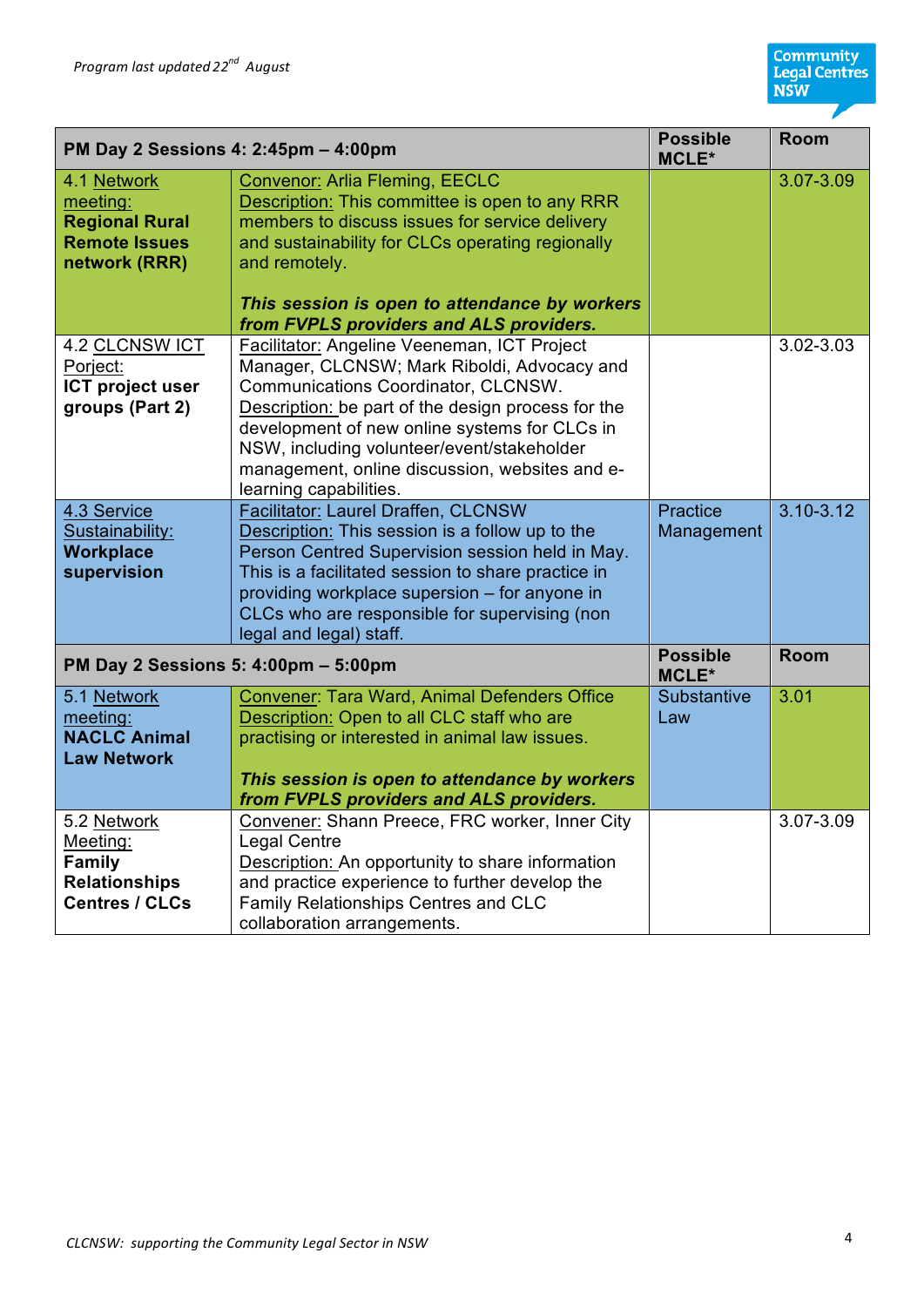**Community<br>Legal Centres<br>NSW** 

| 5.3 Service<br>sustainability<br><b>UTS Law and</b><br>Technology                    | <b>Facilitator: Polly Porteous, CLCNSW</b><br>Presenter: Associate Professor Penny Crofts,<br>Director of Academic Programs, Faculty of Law;<br>Maxine Evers, Associate Dean (Education),<br><b>Faculty of Law</b><br>Description: UTS Law Faculty has a range of<br>courses that engage students to think about how<br>technology is changing legal services, and how<br>technology could be harnessed to improve legal<br>services for disadvantaged people. There are<br>numerous opportunities for community legal<br>centres to "pitch" problems/ideas to students, to<br>see if there might be some technological<br>"solutions" to these problems.<br>RACS and Macarthur Legal Centre have already<br>engaged with UTS, but there are even more<br>opportunities coming up in the future. In addition,<br>there are a range of other (non-technology) law<br>courses where students need to work on social<br>justice projects, which CLCs may be interested in<br>putting their hand up for. Come along to find out<br>more. | Practice<br>Management | $3.10 - 3.12$ |
|--------------------------------------------------------------------------------------|--------------------------------------------------------------------------------------------------------------------------------------------------------------------------------------------------------------------------------------------------------------------------------------------------------------------------------------------------------------------------------------------------------------------------------------------------------------------------------------------------------------------------------------------------------------------------------------------------------------------------------------------------------------------------------------------------------------------------------------------------------------------------------------------------------------------------------------------------------------------------------------------------------------------------------------------------------------------------------------------------------------------------------------|------------------------|---------------|
| 5.4 Professional<br>Development:<br>Social workers /<br>non-legal support<br>workers | Convener: Tracey Willow (NRCLC) & Elizabeth<br>Nagy (knowmore)<br>Description: This session enables social and other<br>support workers working in CLCs to share issues.                                                                                                                                                                                                                                                                                                                                                                                                                                                                                                                                                                                                                                                                                                                                                                                                                                                             |                        | 3.02-3.03     |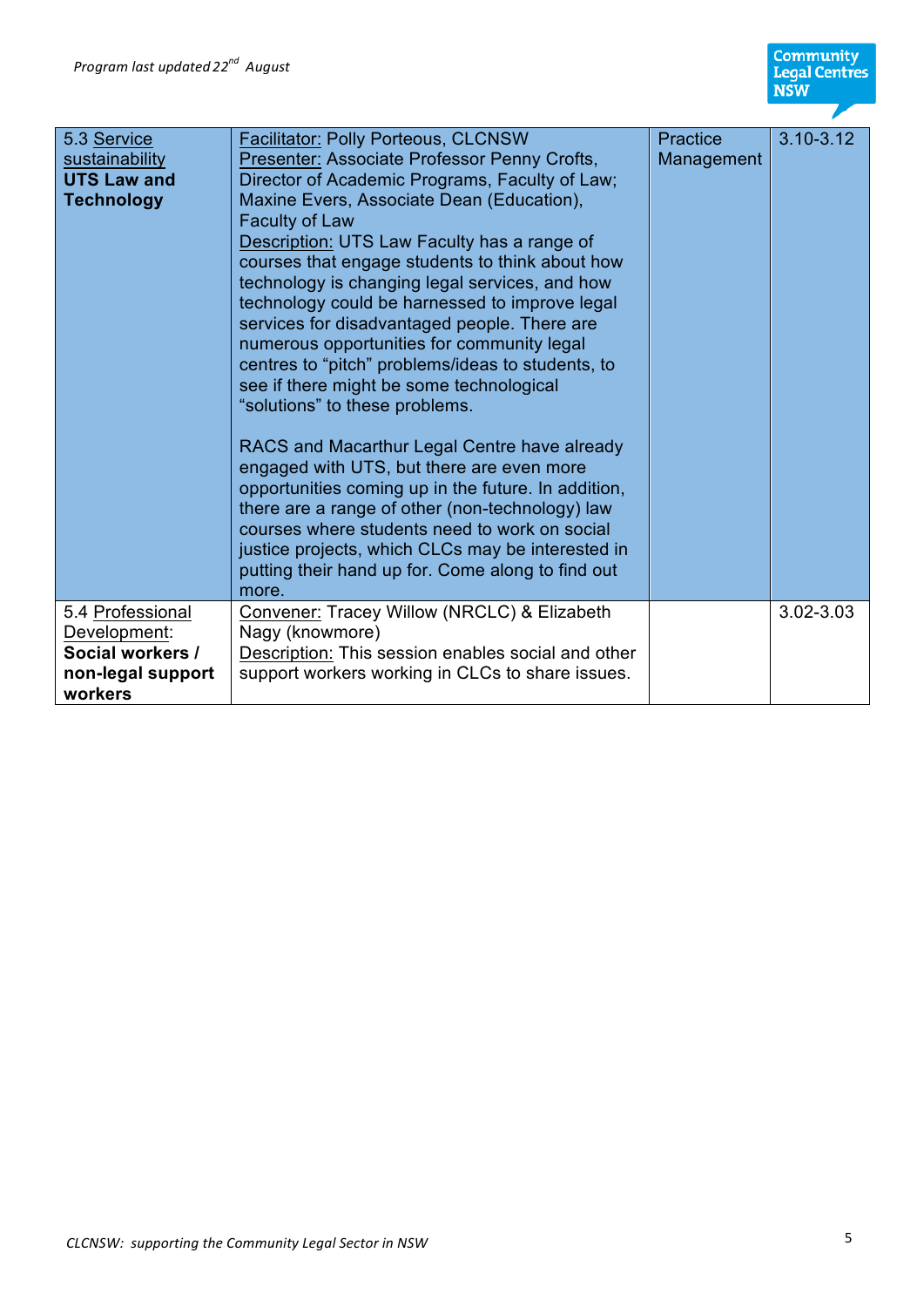| May Quarterlies Day Three - Wednesday 6 <sup>th</sup> September 2017<br>Venue: ACON Level 3 414 Elizabeth St, Surry Hills NSW 2010 |                                                                                                                                                                                                                                                                                                                                                                                                                                                                                       |                               |             |
|------------------------------------------------------------------------------------------------------------------------------------|---------------------------------------------------------------------------------------------------------------------------------------------------------------------------------------------------------------------------------------------------------------------------------------------------------------------------------------------------------------------------------------------------------------------------------------------------------------------------------------|-------------------------------|-------------|
| AM Day 3 Sessions 6: 9:15 am - 10:45am                                                                                             | <b>Possible</b><br><b>MCLE*</b>                                                                                                                                                                                                                                                                                                                                                                                                                                                       | Room                          |             |
| 6.1 Network meeting:<br><b>CLE</b><br><b>Strategic</b><br><b>Communication</b><br>workshop                                         | Convenors: Bronwyn Ambrogetti, Hunter CLC;<br>Nalika Padmasena, Seniors Rights Service; Pat<br>Joyce, SRS<br>Presenter: Mark Riboldi, Advocacy and<br><b>Communications Coordinator, CLCNSW</b><br><b>Description: Strategic Communication</b><br>Workshop: applying learnings from Voices for<br>Civil Justice in the US to improve advocacy,<br>communications and storytelling by CLCs in<br>NSW.<br>This session is open to attendance by<br>workers from FVPLS providers and ALS | Professional<br><b>Skills</b> | 3.10-3.12   |
|                                                                                                                                    | providers.                                                                                                                                                                                                                                                                                                                                                                                                                                                                            |                               |             |
| 6.2 Network meeting:<br>Law Reform &<br><b>Policy Network</b>                                                                      | Convenor: Julia Davis, Financial Rights Legal<br>Centre<br>Description: This committee is responsible for<br>developing and responding to state and federal<br>policies and advocating for the policies and<br>related changes                                                                                                                                                                                                                                                        |                               | 3.06        |
| 6.3 Legal Services                                                                                                                 | Facilitator: Chris Dubrow, NACLC                                                                                                                                                                                                                                                                                                                                                                                                                                                      |                               | 3.07-3.09   |
| Delivery<br><b>Class Reporting</b><br>update                                                                                       | <b>Description: An update the CLASS reporting</b><br>function and capability.                                                                                                                                                                                                                                                                                                                                                                                                         |                               |             |
| 6.4 Professional                                                                                                                   | Presenters: Sharminie Giles, Director Legal                                                                                                                                                                                                                                                                                                                                                                                                                                           |                               | 3.02-3.03   |
| development:                                                                                                                       | Services Office of Children's Guardian                                                                                                                                                                                                                                                                                                                                                                                                                                                |                               |             |
| Children's                                                                                                                         | Description: An update on the requirements for                                                                                                                                                                                                                                                                                                                                                                                                                                        |                               |             |
| <b>Guardian - Working</b>                                                                                                          | the Working with Children Check legislation and                                                                                                                                                                                                                                                                                                                                                                                                                                       |                               |             |
| with Children                                                                                                                      | what community lawyers working with carers and                                                                                                                                                                                                                                                                                                                                                                                                                                        |                               |             |
| <b>Checks</b>                                                                                                                      | young people should know.                                                                                                                                                                                                                                                                                                                                                                                                                                                             |                               |             |
| 10:45 - 11:00 Morning Tea                                                                                                          |                                                                                                                                                                                                                                                                                                                                                                                                                                                                                       |                               |             |
| AM Day 3 Sessions 7: 11:00am - 12:30pm                                                                                             |                                                                                                                                                                                                                                                                                                                                                                                                                                                                                       | <b>Possible</b><br>MCLE*      | <b>Room</b> |
| 7.1 Network meeting:                                                                                                               | Convenors: Carolyn Jones, WLSNSW; Camilla                                                                                                                                                                                                                                                                                                                                                                                                                                             | Substantive                   | 3.06        |
| <b>Prisoners' Rights</b>                                                                                                           | Pandolfini, PIAC                                                                                                                                                                                                                                                                                                                                                                                                                                                                      | Law                           |             |
| <b>Working Group</b>                                                                                                               | Description: For CLC staff who visit clients in                                                                                                                                                                                                                                                                                                                                                                                                                                       |                               |             |
|                                                                                                                                    | prison, work for, or have an interest in prisoners<br>rights to share their experience, discuss current<br>issues and contribute to policy development.                                                                                                                                                                                                                                                                                                                               |                               |             |
| 7.2 Network Meeting:                                                                                                               | Convenor: Kenn Clift, Intellectual Disability                                                                                                                                                                                                                                                                                                                                                                                                                                         |                               | 3.02-3.03   |
| <b>CLC Care Partner</b>                                                                                                            | <b>Rights Service</b>                                                                                                                                                                                                                                                                                                                                                                                                                                                                 |                               |             |
| Project & Care &                                                                                                                   | Description: The care and protection network                                                                                                                                                                                                                                                                                                                                                                                                                                          |                               |             |
| <b>Protection Network</b>                                                                                                          | provides an opportunity for CLCs to discuss                                                                                                                                                                                                                                                                                                                                                                                                                                           |                               |             |
|                                                                                                                                    | relevant care and protection practice and law<br>reform issues.                                                                                                                                                                                                                                                                                                                                                                                                                       |                               |             |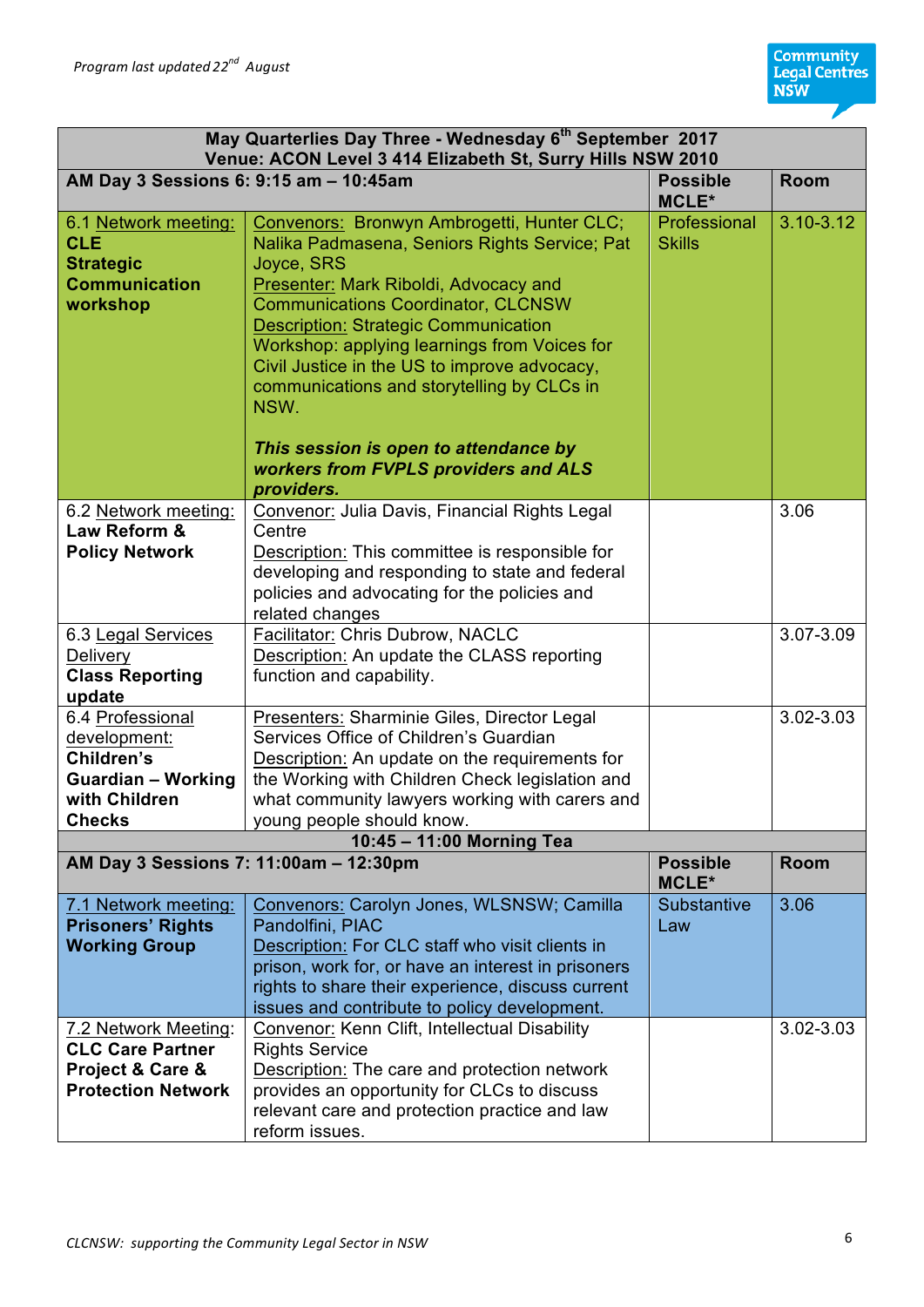| 7.3 CLC sector legal                | <b>Facilitator: Polly Porteous CLCNSW</b>                         | Practice    | 3.07-3.09     |
|-------------------------------------|-------------------------------------------------------------------|-------------|---------------|
| assistance partners                 | Presenter: Jenny Lovric, CLSD Program                             | Management  |               |
| <b>Service planning</b>             | Manager, Legal Aid                                                |             |               |
| and delivery                        | Description: Building collaboration and                           |             |               |
| updates                             | consultation between CLCs, Legal Aid and other                    |             |               |
|                                     | providers.                                                        |             |               |
|                                     |                                                                   |             |               |
|                                     | This session is open to attendance by                             |             |               |
|                                     | workers from FVPLS providers and ALS                              |             |               |
|                                     | providers.                                                        |             |               |
| 7.4 Policy/Law                      | Presenter: Clare Power, Edwina James                              | Substantive | $3.10 - 3.12$ |
| reform:                             | Behavioural Insights Unit, Department of Premier                  | Law         |               |
| <b>Nudge Theory and</b>             | and Cabinet                                                       |             |               |
| <b>Behavioural</b>                  | Description: What is nudge theory, or                             |             |               |
| <b>Insights</b>                     | "behavioural insights? How can it shape justice                   |             |               |
|                                     | policy or improve client outcomes? This session                   |             |               |
|                                     | will cover general theory about Behavioual                        |             |               |
|                                     | Insights, including how it's been used                            |             |               |
|                                     | internationally, examples such as FACS rent                       |             |               |
|                                     | arrears text messages project and the DoJ Plain                   |             |               |
|                                     | English ADVO project.                                             |             |               |
|                                     |                                                                   |             |               |
|                                     | This session is open to attendance by                             |             |               |
|                                     | workers from FVPLS providers and ALS                              |             |               |
|                                     | providers.                                                        |             |               |
| Lunch 12:30pm - 1:30pm              |                                                                   |             |               |
| PM Day 3 Session 8: 1:30pm - 4:00pm |                                                                   |             |               |
| Working Afternoon tea @ 2:45        |                                                                   |             | <b>Room</b>   |
| 8.1 CLC State-Wide                  | Facilitator: Polly Porteous, Executive Director CLCNSW            |             | $3.10 - 3.12$ |
| Discussion &                        | <b>Presenters: Mark Riboldi, Advocacy and Communications</b>      |             |               |
| We won the                          | Coordinator, CLCNSW & Polly Porteous                              |             |               |
| #FundEqualJustice                   | Description: We won the #FundEqualJustice campaign,               |             |               |
| campaign, where to                  | where to now? Presentation of an analysis of the strengths and    |             |               |
| now?                                | weaknesses of the #FundEqualJustice campaign, followed by a       |             |               |
|                                     | collaborative discussion on future campaigning priorities for the |             |               |
|                                     | CLC sector in NSW.                                                |             |               |
| 8.2 Quarterlies wrap                | <b>Facilitator: Polly Porteous, Executive Director CLCNSW</b>     |             | 3.10-3.12     |
| $\mathsf{u}\mathsf{p}$              | Description: An important summary of key take away issues,        |             |               |
|                                     | changes in the sector any actions emerging from the September     |             |               |
|                                     | Quarterly.                                                        |             |               |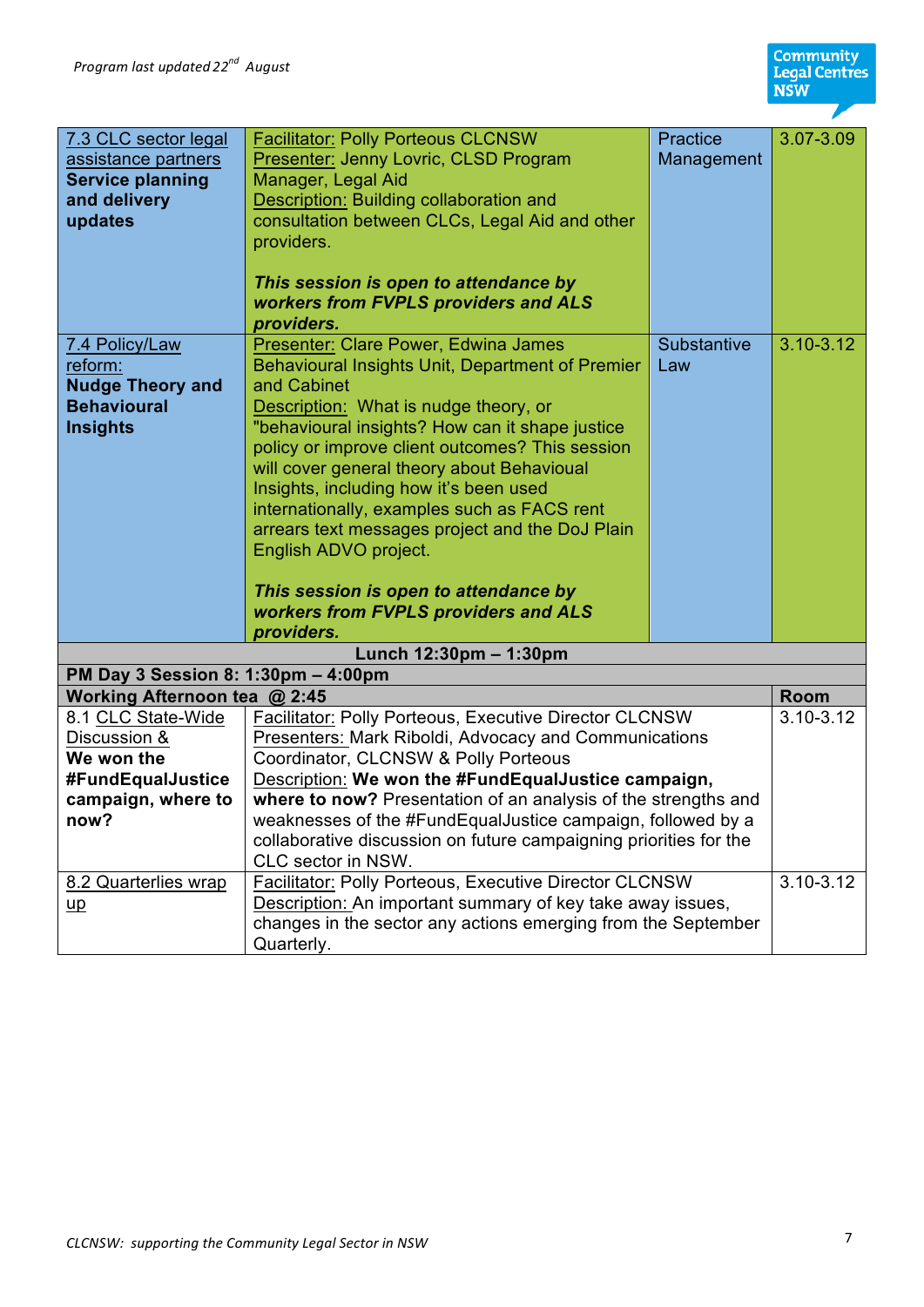

#### **September 2017 Quarterlies - Notes**

### **\* MCLE POINTS**

#### Disclaimer

CLCNSW indicates whether a session may be appropriate to attract Mandatory Continued Legal Education (MCLE) points for professional development, but takes no responsibility if the content does not meet MCLE requirements. CLC solicitors should make their own assessment of whether the session meets their Continueing Porfessionla Development (CPD) requirements, and maintain their own records for meeting CPD requirements. Further information about CPD requirements are available on the Law Society NSW website. Relevant extracts are copied below:

#### **Required MCLE (also known as CPD) units**

The CPD year runs from 1 April to 31 March the following year and you are required to complete 10 CPD units each year.

Practitioners must include at least one (1) CPD unit every year in each of the following fields:

- Ethics and Professional Responsibility; examples of topics include:
	- o Conflicts of interest
	- o How to identify an ethical issue
	- $\circ$  Communicating direct with third parties
	- o Lawyer's duties to the court
	- o Ethics within a technical legal context
- Practice Management and Business skills; examples of topics include:
	- o Risk management
	- o File management
	- o Cost rules
	- o Business planning
	- o Financing a practice
	- o Effective use of technology
- Professional Skills; examples of topics include:
	- o Communication and interpersonal skills Client interviewing
	- o Plain English drafting
	- o Negotiation and mediation skills
	- o Career and personal development Advocacy
	- o Legal research
- Substantive Law; which includes topics relating to solicitors' areas of practice

#### **Compliance and audit**

CPD Audit - The Law Society verifies compliance with the CPD scheme by a random audit of solicitors each year.

#### **Obtaining your CPD units**

The CPD scheme is based on self-assessment of educational activity. If you assess that it is relevant to your immediate or long-term needs in relation to your professional development and practise of the law, then you can claim the activity towards satisfaction of the CPD requirements.

#### **Legal Profession Uniform Continuing Professional Development (Solicitors) rules**

Compliance with CPD is administered in accordance with the Legal Profession Uniform Continuing Professional Development (Solicitors) Rules 2015.

#### **CPD Content**

Rule 7 provides that each CPD activity undertaken by a solicitor must be an activity:

- 7.1.1 of significant intellectual or practical content and must deal primarily with matters related to the solicitor's practice of law; and
- 7.1.2 conducted by persons who are qualified by practical or academic experience in the subject covered; and
- 7.1.3 that extends the solicitor's knowledge and skills in areas that are relevant to the solicitor's practice needs or professional development.